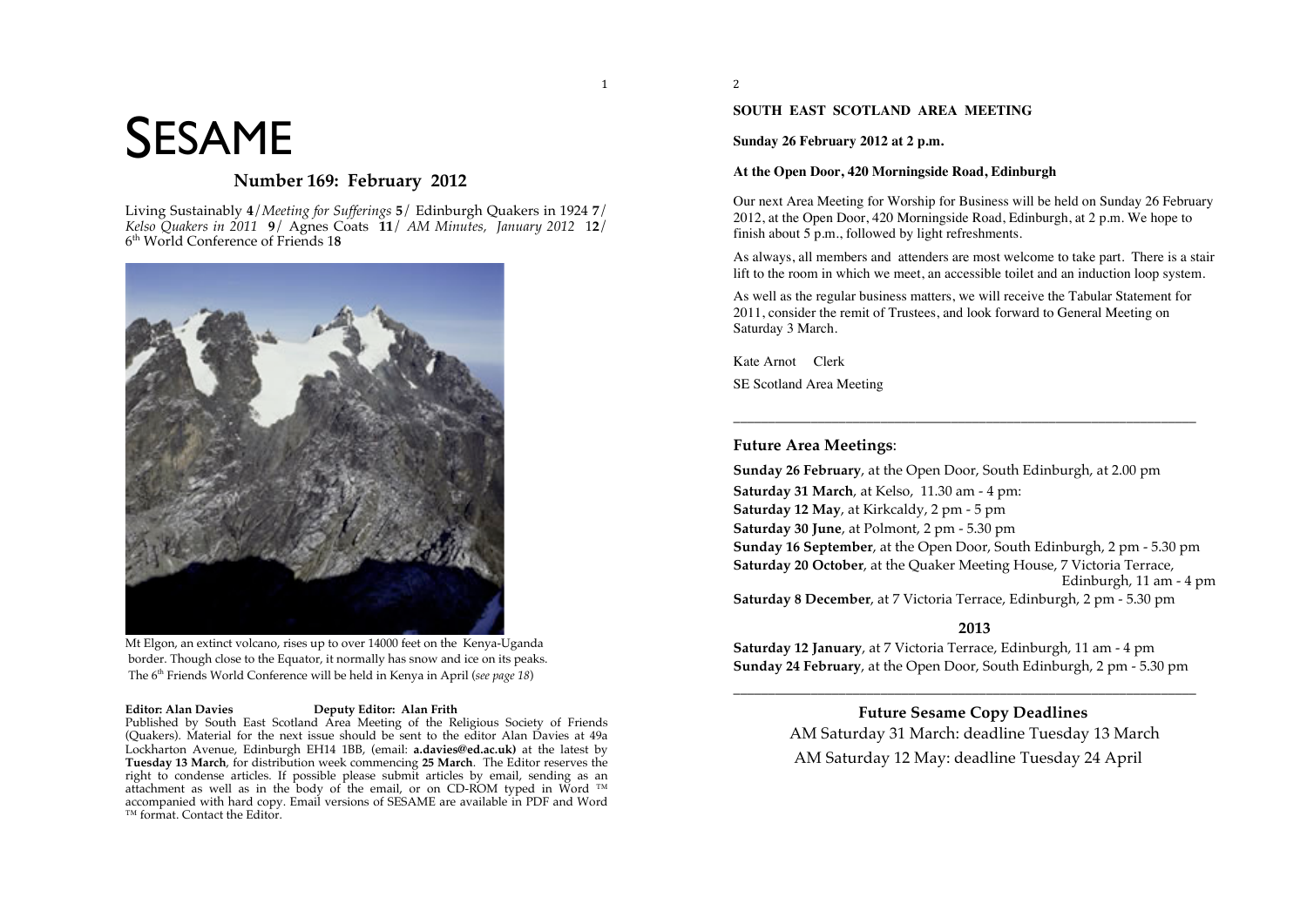\$

%

## **News of Friends, Meetings, and Issues**

## **World Day of Prayer**

A Reminder that World Day of Prayer will be at a church near you on 2 March 2012.

**Alison Burnley**

## **Meeting for Worship at Faslane, 2012**

Please be in touch (about 10 days in advance) if you wish a seat in a car from Edinburgh. You will need to bring: something to sit on; something to eat; and weatherproof clothing. Dates for the year are:

11 March; 13 May; 24 June; 12 August; 14 October; 11 November

**Alison Burnley**

## **Eldership and Oversight Introductory Days 2012**

Introductory days for Eldership and Oversight are to be held in nine different meeting houses throughout the Yearly Meeting in 2012. These days are organised jointly by Quaker Life and Woodbrooke. Those closest to our AM area will be on Saturday 12 May in Newcastle and 16 June in Glasgow.

For further information about registering for one of these days please contact Mark Holland, Educational Administration, Woodbrooke, 1046 Bristol Road, Birmingham B29 6LJ - 0121 415 6785 or mark.holland@woodbrooke.org.uk

For more information on Eldership & Oversight generally, please contact Michael Booth, Support for Meetings officer, Friends House, at michaelsb@quaker.org.uk or 020 7663 1023.

## **Israel/Palestine comes to Edinburgh**

At 7 pm on Thursday 29 March, we are privileged to host at 7 Victoria Terrace two representatives of The Villages Group, a small Israeli-founded NGO, which is doing remarkable work supporting threatened Palestinian communities in the West Bank. **Hamed Quwasmeh** (Palestinian) and **Erella Dun** (Israeli) have included Edinburgh in a brief UK tour. Come and support them, hear their stories and get up to date with the situation in this troubled part of the Middle East.

*This event is part of the series of talks arranged through the Edinburgh Peace and Justice Centre.* 

## **Living Sustainably**

## *Threshing Meeting*

## **Saturday 10 March. 7 Victoria Terrace, Edinburgh 10.00 for 10.45 am until 3.00 or 4.00 pm**

At Yearly Meeting last year we committed ourselves to working towards becoming a low carbon community, and every Area and Local Meeting has been asked to respond to this challenge. To kickstart our response in South East Scotland, we are inviting all in our Area Meeting community to take part in this threshing day.

Coffee will be available from 10 am and the first session will start at 10.45 am, when we shall watch the DVD of Pam Lunn's challenging Swarthmore Lecture together and briefly record our personal responses. At 1.30 pm, following a bring-your-own lunch, we shall start the process leading towards our corporate response. This session will end with tea at 2.45, after which we may continue for an hour if we feel the threshing process needs it.

This session is preparation for the morning session of Area Meeting at Kelso on 31 March, but you will be most welcome to take part in the Threshing Meeting even if you are unable to be in Kelso.

### **Rachel Fitzgerald, Phil Lucas, Don Stubbings**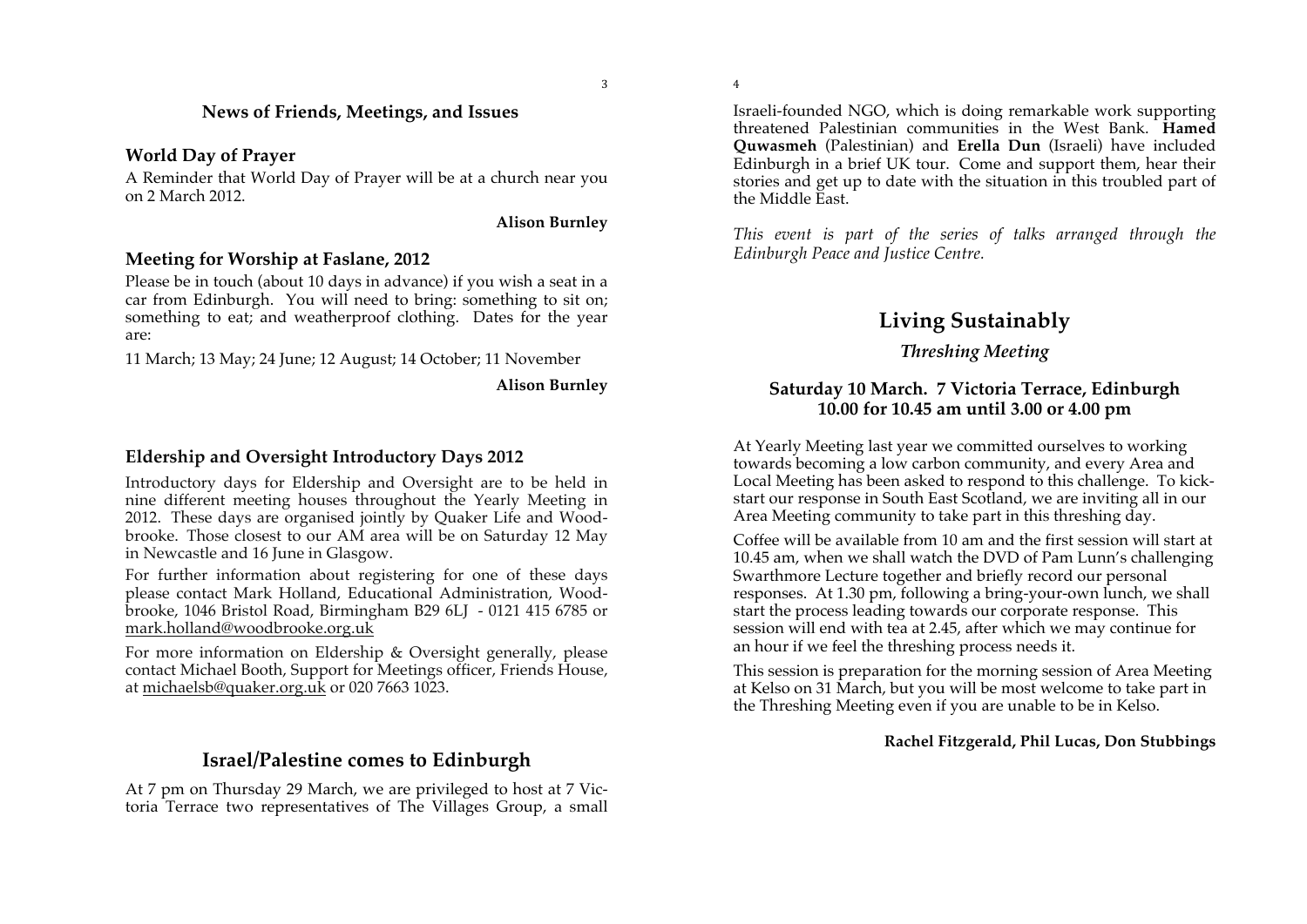'

## **Meeting for Sufferings, 4 February 2012**

The main topic for this meeting was Advocacy or Speaking Out. However we also dealt with a number of other items of business.

Following Yearly Meeting's minute on sustainability, we agreed the terms of reference for the Minute 36 Commitment Group which will do the detailed thinking on sustainability and collate the reports from Local and Area Meetings. It will be answerable to Meeting for Sufferings and be made up of representatives from Sufferings, other Quaker bodies and the standing committees.

We heard plans for this year's Yearly Meeting. As the Monday is not a public holiday, most of the business will be taken early in the weekend; there will be workshops on Monday morning and it will finish earlier. The themes will be economic justice and sustainability and what it means to be a Quaker today.

We agreed the dates for Yearly Meeting Gathering in 2014 – it will be held from 2-9 August at the University of Bath – and the dates of Meeting for Sufferings in 2013.

As usual we heard a report from Trustees. A modest amount of funding has been identified to do work on sustainability and it had been agreed that Management Meeting could seek funding for this from external bodies. The review of standing committees is ongoing and Quaker Finance and Property Committee and Quaker Communications Committee will be laid down from YM 2012. New arrangements will be made to oversee the newly created Communication and Services function.

In a rush at the end of the meeting we approved the revisions of chapters of *Quaker Faith and Practice* – Chapter 16, on Quaker Marriage, Chapter 6, relating to the holding of Yearly Meeting and Yearly Meeting Gatherings, and Chapter 7, regarding the terms of reference of Trustees and the size of Meeting for Sufferings. These will all go to YM in May.

In introducing our main topic, Paul Parker, the recording clerk, stressed that one of the key roles of Yearly Meeting and its staff is to carry out advocacy on behalf of Quakers in Britain. He also pointed out that a great deal of advocacy is done by Friends at local level. There are three main areas and we heard from staff involved in all of them. Firstly, on work with decision makers, we heard from Michael Bartlet, parliamentary liaison secretary, about recent work done with MPs and peers, in cooperation with other churches, on the Welfare Reform Bill. Then, on work with opinion formers, we heard from Anne Van Staveren, media relations officer, who emphasised the importance of this work as our reputation, fundraising and outreach are all affected by media coverage. This is an area where things can move quickly and responses are required. Guidelines have been drawn up to help deal with this. Finally we heard from Helen Drewery, general secretary of QPSW, about the campaigning work carried out which often involves working with other groups.

Continuing on the same general theme we heard about the Quaker Council for European Affairs which represents Quakers in Europe, does work with MEPs and keeps Quakers informed about what is happening in Europe.

A minute of concern on this topic had come to us from Southern East Anglia Area Meeting. They had offered a substantial amount of money to fund a specific post to support the work of the parliamentary liaison officer. Trustees had pointed out that it is not practice to receive a donation for a specific post. This led to a lengthy discussion on the importance of advocacy and on how to respond to this offer. We were unable to reach unity on this issue and as people were beginning to leave to catch trains home, it was agreed that we would return to this at out next meeting at the end of March.

If you would like to know more, there is a fuller report in The Friend of 10 February, the minutes of Meeting for Sufferings can be found on the website, or you can speak to me or Rachel.

#### **Janet Grimwade**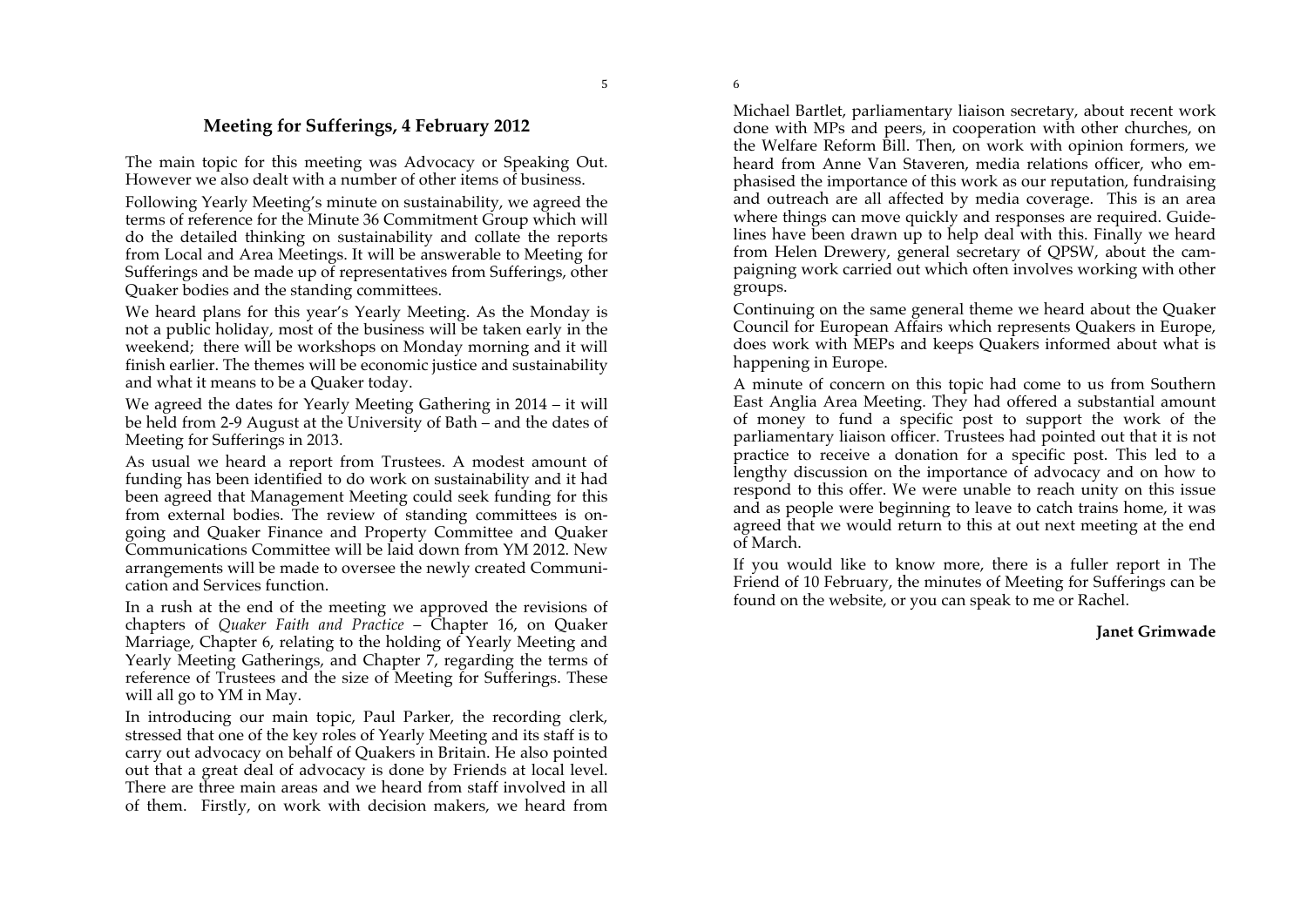## **"O wad some Power the giftie gie us to see oursels as ithers see us!" (i)**

#### A glimpse of Edinburgh Quakers in 1924

*Our Area Meeting archives group has unearthed some fascinating material, including an anonymous article from* The Evening Dispatch*, an Edinburgh-based newspaper, dated 23 May, 1924. The bold reporter had decided to visit the Edinburgh Meeting House in the Pleasance on Sunday morning, 'following some interesting correspondence in these columns'. Extracts from his report follow:*

"The building from the outside of the pend in the Pleasance can barely be seen for trees. Walking through the gateway and under the pend I found myself, to my surprise, in a wide court, one side of which was occupied by a grave yard. I learned later that under the flat gravestones lay the remains of several well-known people, including a sister of John Bright.

"Walking towards the house at the far side of the courtyard, I came upon a party of three, a lady, a gentleman, and a boy in Highland dress. As I reached them the second mentioned spoke, and, apparently mistaking me for a Quaker from more distant parts, asked me how far I had come. I mentioned a district of Edinburgh. 'O,then, you are a stranger?' he returned, 'You have never been at our meeting house before?' I replied, 'no,' and we walked on across the gravelled yard to the house.

"... Save for a few daffodils on a green covered table at the distant end, the room was devoid of anything suggestive of decoration. From each end of the table up to the door ran several lines of heavy forms, facing one another across a narrow aisle. Three forms stood in a tier immediately behind the table. These were unoccupied. On the other benches the members of the congregation numbered seven, and five more came in within a few minutes.

"Though it was not yet eleven o'clock those present were already bowed in silent worship. With eyes closed the members remained thus for almost a complete hour, during which the silence was unbroken, save for a few seconds near the end, and the tick-tock of a clock. Some sat bowed in thought, others upright with eyes covered. Several members sat all the time without as much as moving a muscle or raising an eyelid.

"It was an intense silence, a silence which was almost overpowering. The solitary stranger did not pray; he only sat; frankly, nonplussed and amazed. Minutes passed, which seemed to increase in length as they grew in number, and nearly three-quarters of an hour had gone when a lady rose and spoke almost in a whisper – 'the Lord Jesus Christ ... King ... beloved of all ...' The rest of the words I could not hear.

"At length a gentleman in front of me stirred, then rose. Others followed within two minutes, and the service was over. The muteness was gone now, and the members talked in groups animatedly with one another, at length wending their way outside. A gentleman ... came over, and for the second time the visitor found himself mistaken for a Quaker. This was not remarkable, since Quaker people look no different from and have the same dresses as 'ordinary' folk. When the stranger explained his mission was one merely of inquiry, he was cordially received ...

"The congregation by this time had departed. Pointing to the three tiers of seats at the back the clerk remarked that at one time they were occupied by the older members of the congregation; the older they were the higher they sat. It sounded, however, too much like 'the guid, the unco guid, and the almost perfect,' so nowadays the forms were never used ....

"[Quakers] have many curious tenets. One is to 'take a man at his word.'

"The story is told of a stranger who visited a meeting house one Sunday, and on leaving was invited by a Friend to have lunch at his home nearby. With not unnatural reserve the visitor hesitated. 'Oh, no, it is really too kind of you,' he began, but to his surprise his polite insincerity was at once accepted, and the Friend immediately turned on his heel and went off.

"A business man, who sent an order to a Quaker, firmly believed he would receive the customary rebate for prompt payment, so in for-

)

(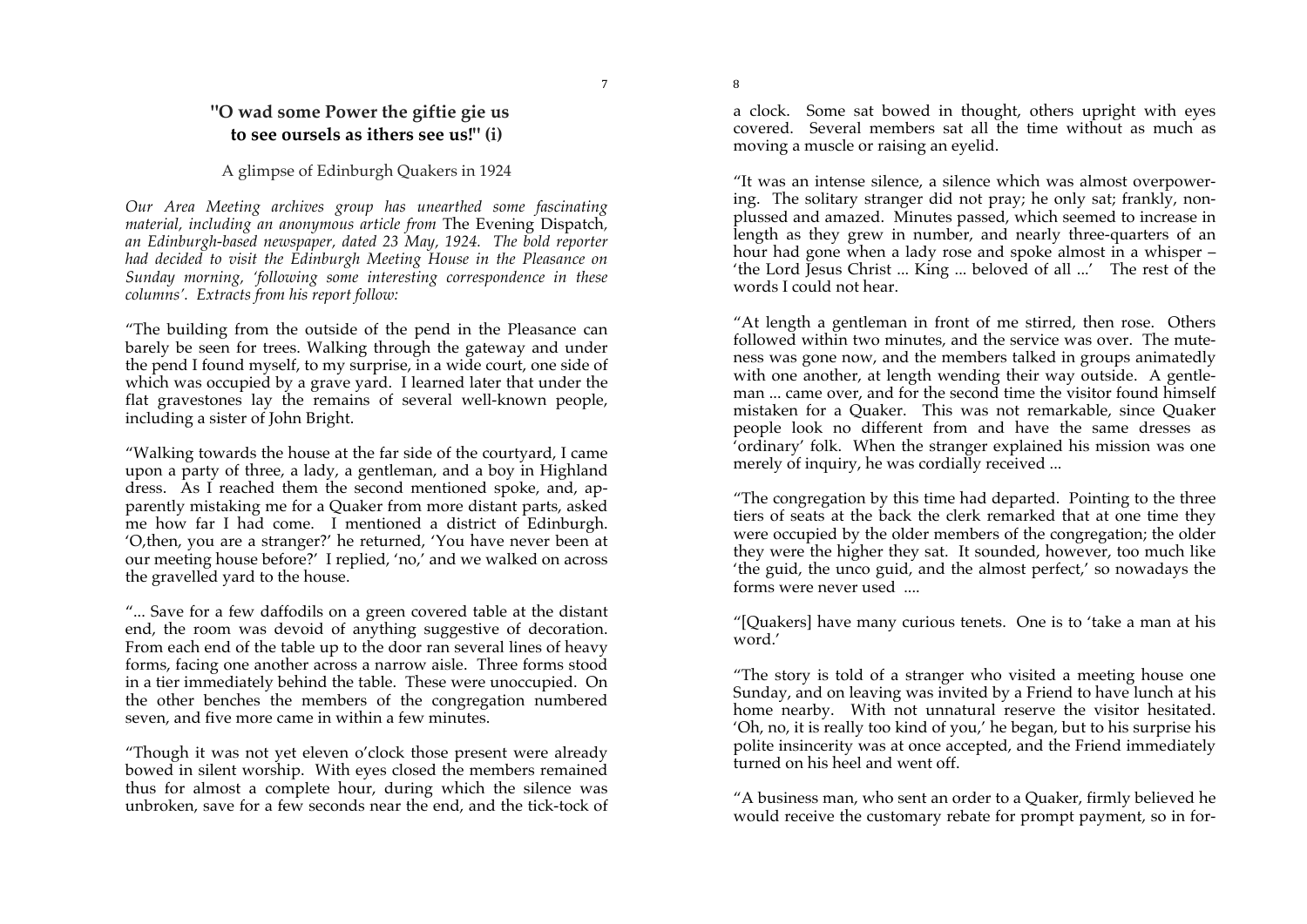\*

warding the account with his cheque a few days later he deducted 'Discount 5 per cent.' Back came a letter from the Friend pointing out that his goods were sold at a certain price, and that was the sum which would require to be paid.

"It may be mentioned in conclusion that the Quakers in Britain number about 26,000 all told. In Yorkshire, Lancashire and the Midlands they are strongest. In Scotland the total number of members and associates is between 400 and 500, and this number is growing."

*The Pleasance (or Plaisance) Meeting House, where this reporter had his interesting experience, was eventually sold to the University and can still be seen. Go under the arch into the courtyard and look to the far right hand, south east, corner. Between that and the backs of the Plaisance houses is a patch of grass, the old Quaker graveyard. The stones have been moved to stand against the wall and many can still be read.*

*The patch of grass has sometimes served as a beer garden during the Fringe. A few years ago, local residents attempted to enlist Quaker support to prevent this happening. I'm afraid we replied that modern day Quakers would more probably be joining in the fun above ground than being disturbed by what was happening over their ancestors' remains.*

#### **Phil Lucas**

## **"… as ithers see us" (ii)**

Matilda Mitchell writes:

The last of the weekday services held by Kelso Churches Together for the Week of Prayer for Christian Unity was held according to Quaker worship. In the little Roman Catholic Church in Kelso, I explained (as usual) very briefly what the form of service would be, and then read Isaac Pennington from *Quaker Faith and Practice* 27:13, just the first paragraph (at the suggestion of the Clerk to Meeting, Jane Pearn):

"*Even in the apostles' days Christians were too apt to strive after wrong unity and uniformity in outward practices and observations, and to judge* 

*one another unrighteously in those things; and mark, it is not the different practice from one another that breaks the peace and unity, but the judging of one another because of different practices . . ."*

Kelso Meeting thought two responses from the clergy might be of interests to *Sesame* readers. Here they are – verbatim. John Evans is a retired clergyman in the Episcopal Church of Scotland and Jenny Earl is the minister of Kelso Old Parish Church (and several others!)

#### *Jenny Earl*

 $10$ 

#### Dear Matilda.

I promised to send you my thoughts while at worship on Friday, and I nearly forgot. Here it is, for what it's worth. It was a lovely, lovely meeting - but it occurred to me afterwards what a pity it was that you had to miss the dear Friends' funeral because of it. (I am convinced, by the way, that Quakers make the best soup!)

> Love and hugs in return, Jenny

#### Response to the final meeting of the Week of Prayer for Christian Unity

I came to worship honoured to have been asked to be the recipient of the handshake that would signify the end of the meeting, honoured, as I remarked, to be invited to be a Quaker for a day. Perhaps, therefore, I was thinking and responding differently from usual.

And so, the silence began. As did my musings. 'How lucky Matilda is!' I thought. 'She doesn't have to do any preparation for this' (thinking, maybe a little self-righteously, of the three hours I had spent preparing to lead the previous day's service, seeking out music, and poetry, choosing among the Bible readings, printing out an order and so on).

How wrong I was. Over the next few minutes God spoke to me.

And I came to this conclusion: that the willing separation from the busy cacophony of the world, the seeking out of this quiet place, the stilling of chatter in the mind, the glad surrender of the soul, the openness, the alertness, the waiting, the waiting...THIS is the REAL work.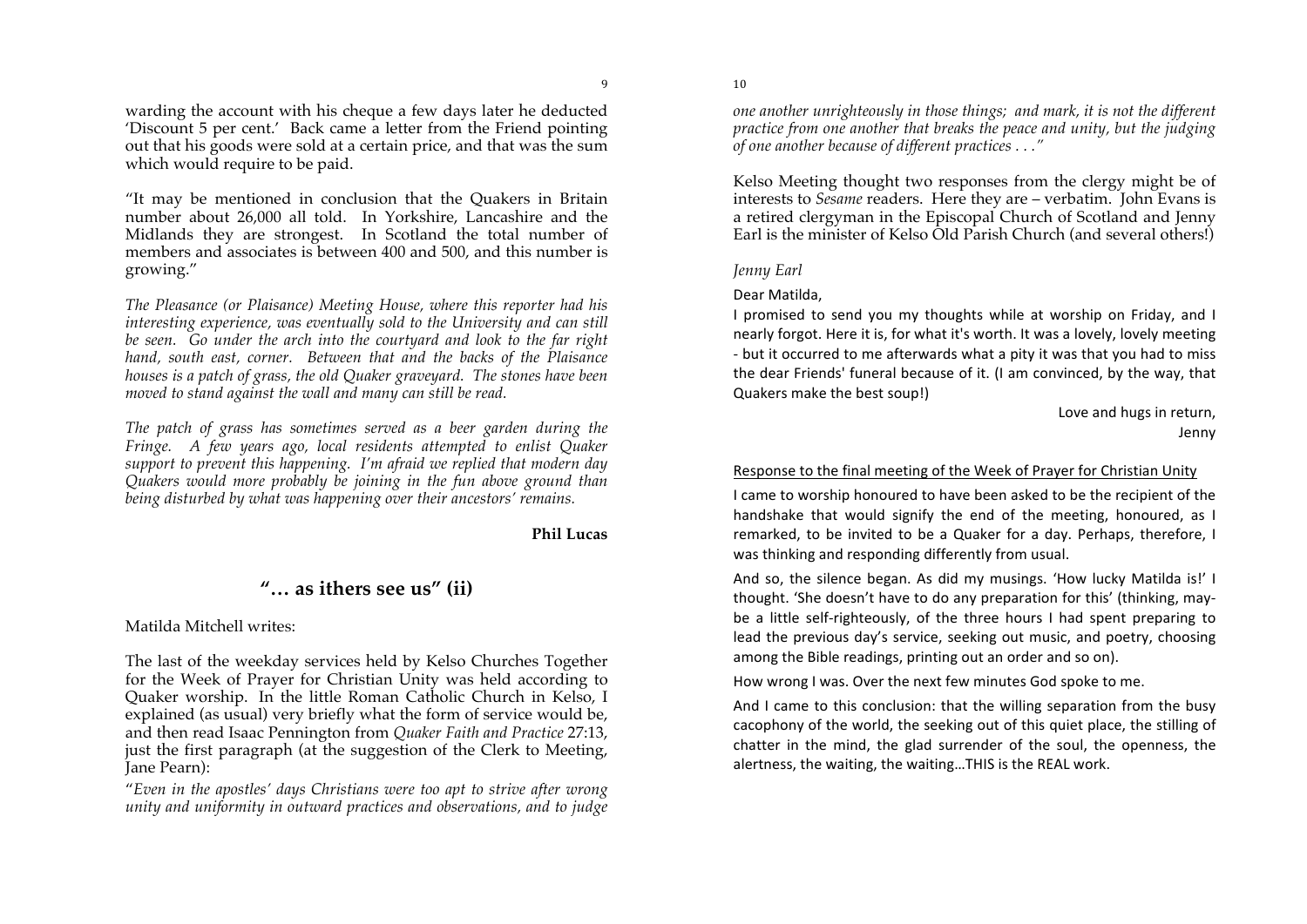*John Evans*

#### Dear Matilda

Thank you for this morning / afternoon's worship; I particularly enjoyed your short reading. A voice from the 16th(?) / 17th (?) century - it almost seemed prescient. I think more and more folk are questioning the authority of 'institutions', particularly large organisations like the church, who take it upon themselves to act as the final arbiters on many matters. A unity of free souls will be far more effective than a unity of large organisations to become an even larger organistion! Paul, the apostle, wrote somewhere words to the effect that 'the letter (of the Law) kills'; but 'the Spirit gives life'.

> As aye and with warm greetings to you and to Douglas, John

**Agnes Coats**, aged 93, of Clovenfords Meeting, and formerly of Kelso Meeting, died peacefully in Grange Hall Care Home on 12 January 2012. She was the devoted wife of Wilfred; beloved mother of Alasdair and Marion; doting granny of Bruno, Tina, Stephen, Graham and Shawn; and proud great-granny of Shawn and Ryan.

**\_\_\_\_\_\_\_\_\_\_\_\_\_\_\_\_\_\_\_\_\_\_\_\_\_\_\_\_\_\_\_\_\_\_\_\_\_\_\_\_\_\_\_\_\_\_\_\_\_\_\_\_\_\_\_\_\_\_\_\_**

The funeral, after the manner of Friends, was at the Borders Crematorium (Melrose) on 20 January, and a Memorial Meeting was held in Miller House (sheltered housing) in Melrose on 23 January.

The family would like to thank all the Friends who came to either or both Meetings, some of whom had not even met Mum. Mum joined the Society in her 70's, having been a Friend at heart all her life but unable to join due to family circumstances. She was so happy to be in their fellowship for the last 20 years of her life, and made many new friends there.

**Marion Wilson** 

 $11$ 

#### SOUTH EAST SCOTLAND AREA MEETING

**Minutes of Area Meeting held on Saturday 14 January 2012 at the Quaker Meeting House, 7 Victoria Terrace, Edinburgh**

## **Minute 1: An Introduction to A Citizen's Income Welfare Reform: Our Spiritual Concern**

Annie Miller has introduced work she and colleagues have done on a Citizen's Income. Annie has had this as a concern since the 70s and an organisation was set up in 1984.

She gave the faith imperative for this concern, with Biblical and Koranic quotes and also *QF&P* 20.32, written by John Woolman.

Despite the Welfare State, inequalities have increased. Child poverty has decreased but is still too high with 1 in 4 children now living in poverty.

Welfare Benefits can be complex to access and can inadvertently provide disincentives to work and also tend not to treat people as individuals. The tax system, through loopholes, subsidises richer people whereas the marginal deduction rate moving from benefits to work can be as high as 96% (or the person is only better off by 4p in every £1).

What sort of society do we want?

Quaker testimonies lead us towards a society which

- values individuals
- is inclusive
- has greater equality through the re-distribution of income and wealth
- protects the vulnerable and contributes to financial security.

She then defined a Citizen's Income Scheme (outlined in the attached paper). There are arguments against a Citizen's Income but its benefits massively outweigh the objections. She outlined actual figures for full, partial and child's Citizen's Income (again included in the paper). Her calculation, based on these figures. indicate a 42% flat rate of income tax would cover the costs.

#### Is the political will there?

There is hope from the book "The Spirit Level" which shows how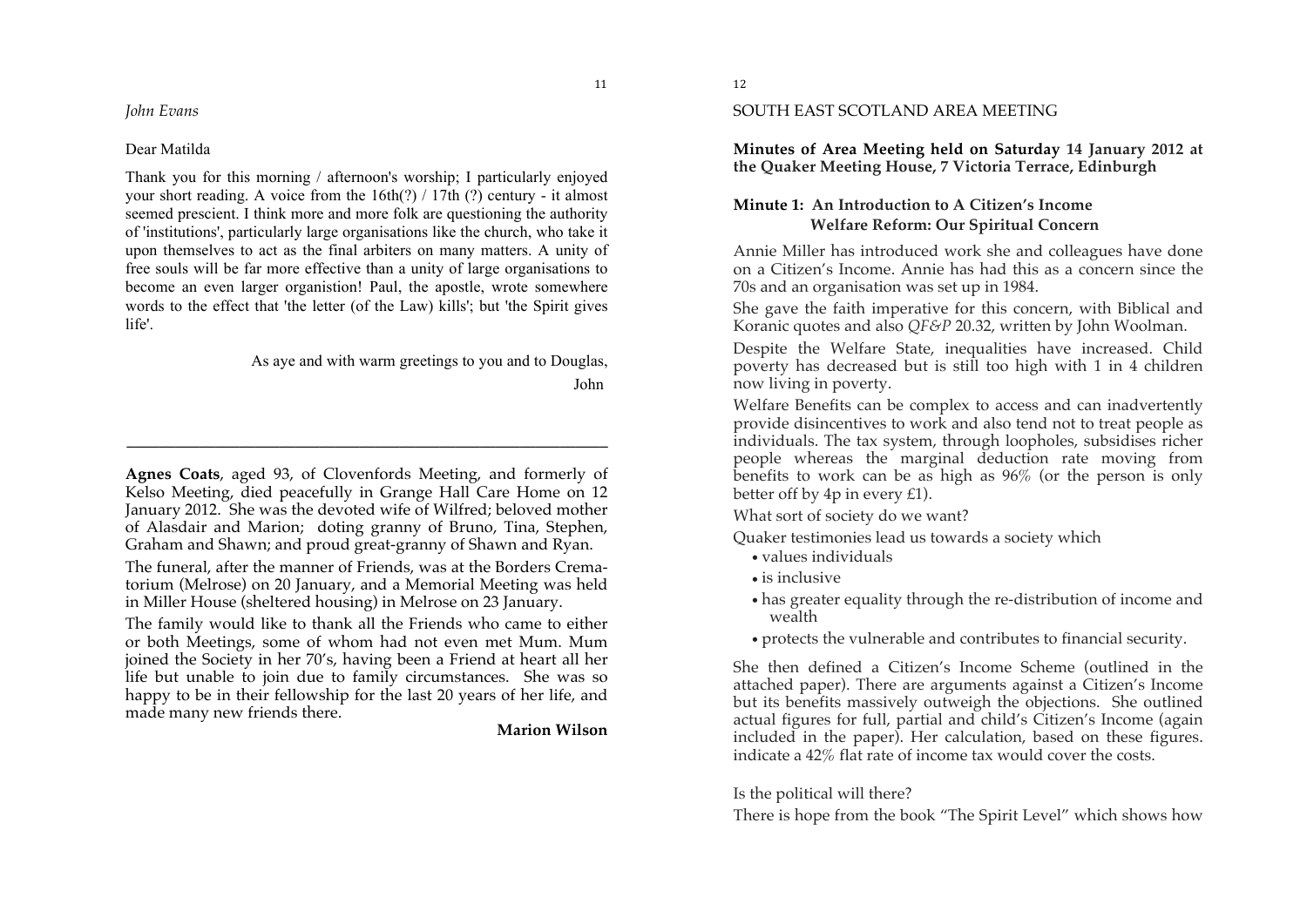a more equal society benefits everyone, and describes pilot studies in Namibia and India; also, an equal distribution of a dividend from an oil refinery in Alaska.

Three and a half decades of economic growth has benefitted the top 40% with the poor being worse or no better off.

Questions and comments followed on a wide variety of topics and led to suggestions as to how we and Annie may take this concern forward through Quaker and other channels, especially those concerned with issues of poverty and disadvantage but we also need to talk to those whom we would not expect to agree with such an initiative.

Another possibility is a training weekend at Woodbrooke to widen the pool of potential enthusiasts.

A Citizen's Income could redistribute income from rich to poor and geographically, thereby enabling regeneration of poorer local economies and boosting growth.

We agree to forward a summary of this minute, together with the attached paper to Meeting for Sufferings, requesting it be forwarded to Quaker peace and Social Witness.

We thank Annie for her presentation, which contributes to our forthcoming Area Meeting on Economic Justice and Sustainability.

#### **Minute 2: Apologies**

The following Friends are prevented and send their apologies: Maureen Anderson; Geoffrey Carnall; Alison Chalmers; Alan Davies; Hilary Davies; Daphne Foster; John Foster; Janet Grimwade; John Harris; Marilyn Higgins; Jane Pearn; Alison Perks; Henry Thompson.

#### **Minute 3: Signing of the AM minutes of 26 November 2011**

The minutes of 26 November 2011 have been published in *Sesame*. A copy has been signed by the clerk and entered in the Minute Book. Minute 11(d) is incorrect and will be amended.

#### **Minute 4: Opening Worship**

Extract 23.05 of *Quaker Faith & Practice* was read during our opening

worship. It was written by William Charles Braithwaite in 1919.

#### **Minute 5: Matters arising**

 $14$ 

Further to Minute 7(a) of 26 November and Minute 12 of 15 October [on our donation to the N.L.S. of a first edition of Fox's *Journal*], we have received a letter of thanks from the National Library of Scotland. A copy is attached to these minutes. The Clerk will now inform the National Library of the date of Quaker Week 2012, asking if the book could be displayed during this week.

b) Further to Minute 13 of 26 November 2011 [on Economic Justice and Sustainability], a Threshing Meeting will take place on Saturday 10 March 2012 at 7 Victoria Terrace from 10.30 am to 4 pm. Further details to follow.

#### **Minute 6: Quaker Week 2011**

Marianne Ferguson Rice has outlined the discussions around planning Quaker Week within the Area Meeting.

At Central Edinburgh there were four talks, the first of which, by Jocelyn Bell Burnell, had a good attendance. However, mainly Quakers attended the other three talks.

Rosie Roberts has reported on the first Quaker Week in Central Fife. After much consideration, it was decided to host two events; an evening with Phil Lucas talking about Israel and Palestine and the Ecumenical Accompaniment programme; and, a week later, an Evening with Friends, with a carefully introduced Meeting for Worship, followed by a simple companionable supper of soup and bread and cheese. Both were very well received but numbers were not as expected. Perhaps it was the Meeting which benefitted most.

Is there a definition of success arising from Quaker Week? We do not know of a definition and there may be different purposes of Quaker Week. It does make Quakers known and is a benefit to each Quaker meeting.

In 2012 we may want to consider other ways of making the Religious Society of Friends more widely known.

Quaker Week 2012 will be an agenda item at AM on 26th Feb. We ask that both reports be published in *Sesame*; both reports are attached to these minutes.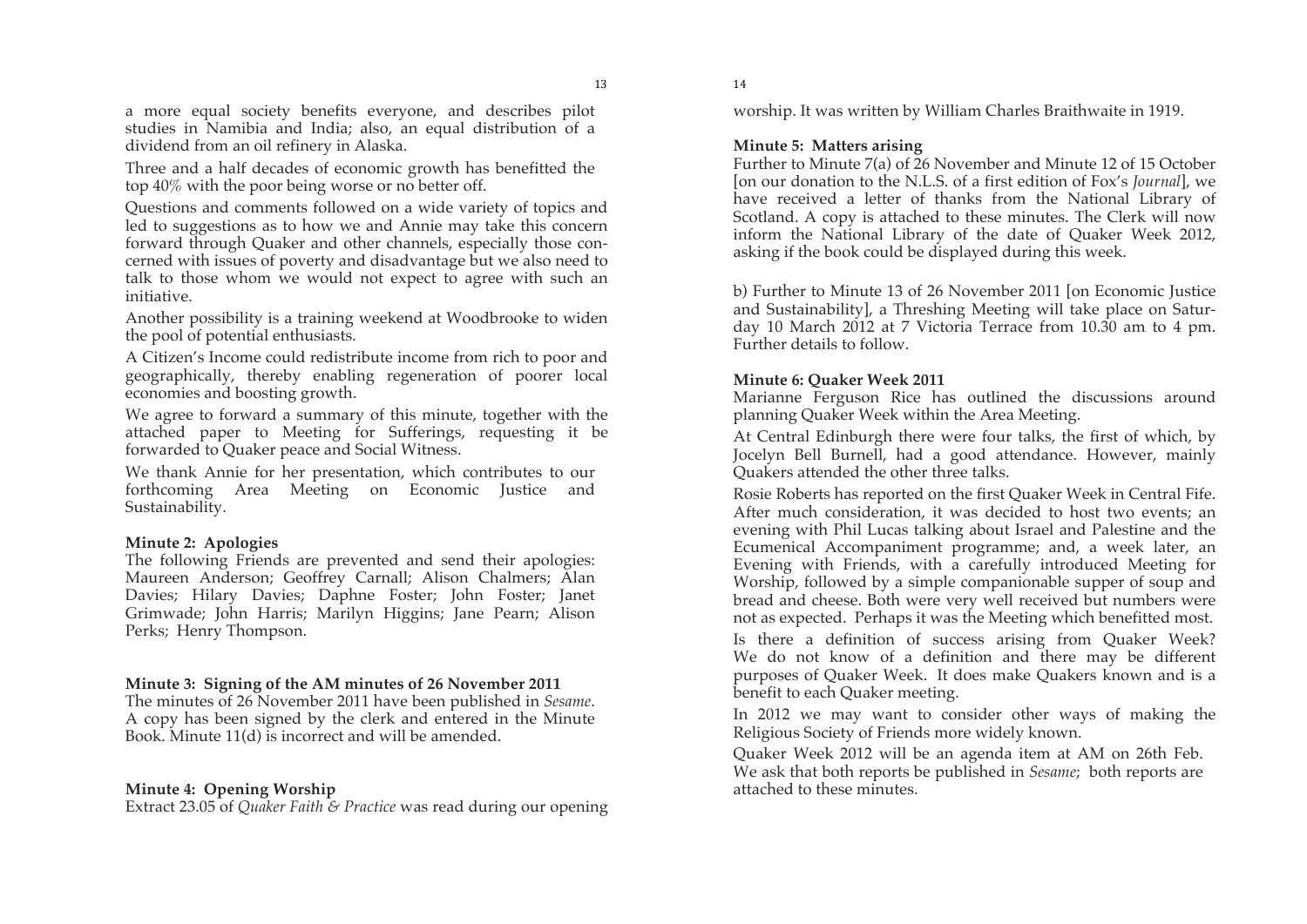$15$ 

#### **Minute 7: Nominations and appointments**

a) Our Nominations Committee has brought forward the following names for appointment to serve from 1 January 2012:

**David Somervell** (South Edinburgh) as Overseer - to end December 2014; and

**John Phillips** as Clerk of AM Trustees - to end December 2014.

We agree to appoint these Friends accordingly.

b) Request for release: Rachel Howell as Chaplain to Edinburgh University (Sarah Martin is continuing as Chaplain). We agree to this request with immediate effect.

c) Further to minute 11(d) of 26 November 2011, Nominations brought forward the name of **Jasmine Perinpanayagam** as alternate to Sufferings from May 2012. Concerns were expressed that Jasmine may be being asked to undertake too much work but Alastair Cameron, Clerk to Nominations, has checked with Jasmine and she is willing to serve as alternate. We appoint her accordingly.

d) Quaker Peace & Social Witness Committee (QPSW): We have been informed that **Laurie Naumann** has been re-appointed by Meeting for Sufferings to serve from 1 January 2012 to 31 December 2014.

### **Minute 8 : Requests for Support**

a) Jane Pearn of Kelso LM has written to ask for the support of S.E. Scotland AM. She is requesting a £6,000 grant from QPSW on behalf of mine clearance in Cambodia. Friends were reminded that we supported a similar application last year. Jane sends her apologies for today as she is at another Quaker commitment.

We agree to support this request and look forward, hopefully, to a successful outcome.

b) Madeline Patterson has told us of an NGO in Khyberpukhtun KhwaMwep in Pakistan. S.E. Scotland Area Meeting has supported an application to QPSW previously to extend work with girls' education and to set up an emergency obstetrics centre. The girls' school is now financially self sustaining. A new application by Mr. Khan of the Obstetrics Centre has been prepared as the building was bombed. This proposal for £6,000 is being brought to us today for support.

We agree to support this application for one year to QPSW (with the possibility of extension).

c) Leti (Juliet) Howell of South Edinburgh LM is training to become a Healthcare Chaplain. To be recognised by the UK Board of Health Care Chaplaincy she has to have the formal backing of her faith community. She is requesting a Meeting for Clearness to discern whether Area Meeting should support this request. She has suggested Sylvia Massey, Alison Chalmers, Mary Jane Elton, David Turner and Hilary Davies (all South Edinburgh LM) and Christine Davis (Dunblane) to form this Meeting for Clearness. Additionally she is requesting one Friend whom she does not know.

We appoint Sasha Morgan-Appel and Madeleine Harding  $(s/c)$ .

## **Minute 9: Membership Matters**

a) Further to Minute 9(b) of 15 October 2011, we have received the Certificate of Acceptance of Transfer from East Scotland AM for Jill Tutton.

b) Further to Minute 10(d) of 26 November 2011, following a meeting with Rachel Frith, the Friend concerned has withdrawn her request to resign her membership of the Religious Society of Friends.

c) Further to Minute 10 of 11 September 2011, Henry Thompson and Alison Chalmers have reported on their meeting with **Duncan Wallace**, who is seeking membership. We warmly welcome Duncan into membership of the Religious Society of Friends and ask Rachel Frith to do so on our behalf and inform Central Edinburgh LQM. The report is attached to these minutes.

d) **Ann Barrett**, now of Flat 2, 20 Darnell Road, Edinburgh EH5 3PL has written requesting that her membership be transferred from Leicester AM to our Area Meeting. She is now attending South Edinburgh LM. We agree to this request and ask Janet Grimwade to implement this.

## **Minute 10: Junior Yearly Meeting (JYM)**

JYM for Young Friends aged between 15 and 18 takes place between 15 and 18 May in London. Rebekah Noble of South Edinburgh LM will attend. We agree to pay travel costs and the costs of the weekend and ask the Treasurer to action these.

 $16$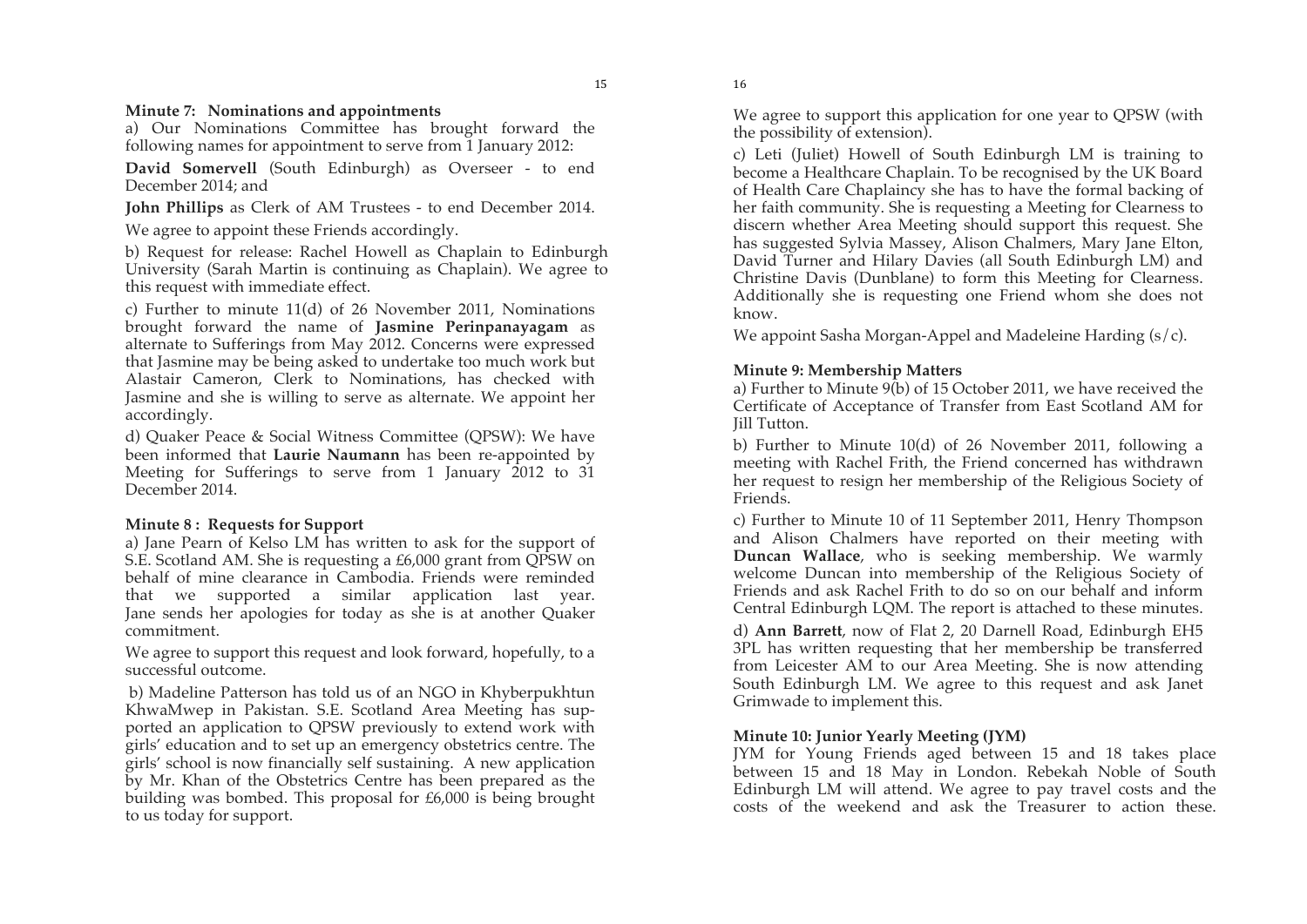#### **Minute 11: Meeting for Sufferings**

Rachel Frith referred us to the report in January's *Sesame*. There was an excellent report on the work of the Retreat.

#### **Minute 12: General Meeting**

The next General Meeting is on Saturday 3 March 2012 hosted by East Scotland Area Meeting. SE Scotland AM provides the reporter for this Meeting (*i.e.* to write for Scottish Friends Newsletter and the same article for *The Friend*). Can Friends who intend to attend please consider this service? At February's AM we will ask for representatives and a reporter.

#### **Minute 13: Meeting for Worship for Marriage**

There is a request for appointment of Meeting for Worship for Marriage between Christopher Booth and Stephanie Jane Lewis on Saturday 23 June 2012 at  $\bar{7}$  Victoria Terrace, Edinburgh, time to be arranged. We gladly agree to this request and ask Elders to appoint Friends to attend.

#### **Minute 14: AOCB**

a) Phil Lucas, Assistant Clerk, cannot attend Area Meeting on Sunday 26 February. 2012. Alastair Cameron will act as Assistant Clerk.

b) **Tool Kit Day** will take place on Saturday 24 March 2012 at Victoria Terrace. This day is for all those interested in work with Children and Young People. It will be run by Madeleine Harding and Helen Chambers (Quaker Life Network, Children and Young Peoples Trainers), and will include ideas and resources for activities. This is intended to be a lively and interactive day.

#### c) **Quaker Peace and Social Witness Spring Conference 23 to 25 March 2012**

Owing to the timing of this notification, this is coming directly to Area Meeting. The closing date for bookings is 27 January 2012. We are invited to send one or two F/friends to attend. The theme of the Conference is Faith in Action: Exploring the work of QPSW. It is being held at Hayes Conference Centre, Swanwick, Derbyshire. One person has already expressed an interest. The Clerk will circulate around the SE Scotland Announce e mail network and will liaise with Nominations if more than two Friends wish to attend.

18

#### d) **The Retreat**

On 5 February after Meeting for Worship and lunch, there will be a speaker from the Retreat at 7 Victoria Terrace. Friends are encouraged to attend what will be a stimulating talk and discussion.

#### **Closing Minute**

27 Friends from eight local meetings attended all or part of this Meeting for Worship for Business. The next Area Meeting will be on Sunday, 26th February 2012 at the Open Door at 2 p.m.

## **Kate Arnot**

## Clerk, South East Scotland Area Meeting

#### \_\_\_\_\_\_\_\_\_\_\_\_\_\_\_\_\_\_\_\_\_\_\_\_\_\_\_\_\_\_\_\_\_\_\_\_\_\_\_\_\_\_\_\_\_\_\_\_\_\_\_\_\_\_\_\_\_ **Sixth World Conference of Friends**

#### 17 – 25 April 2012

The largest worldwide conference of Friends since 1967 comes together from 17-25 April 2012 in Kenya. The theme is Being Salt and Light - Friends living the Kingdom of God in a broken world. One thousand Friends will gather on the campus of Kabarak University, near Nakuru, Kenya. They will come from many parts of Asia, Africa, the Middle East, Europe, Latin America



and North America. **The venue - Kabarak University near Nakuru, Kenya**

A World Conference is a once-in-a-generation event. It is an opportunity for Friends from around the world to come together and share, from our common heritage, in the things that are eternal. The 2012 World Conference is an opportunity to:

- meet Friends from around the world
- explore different aspects of being Salt and Light in today's world
- continue your own faith journey